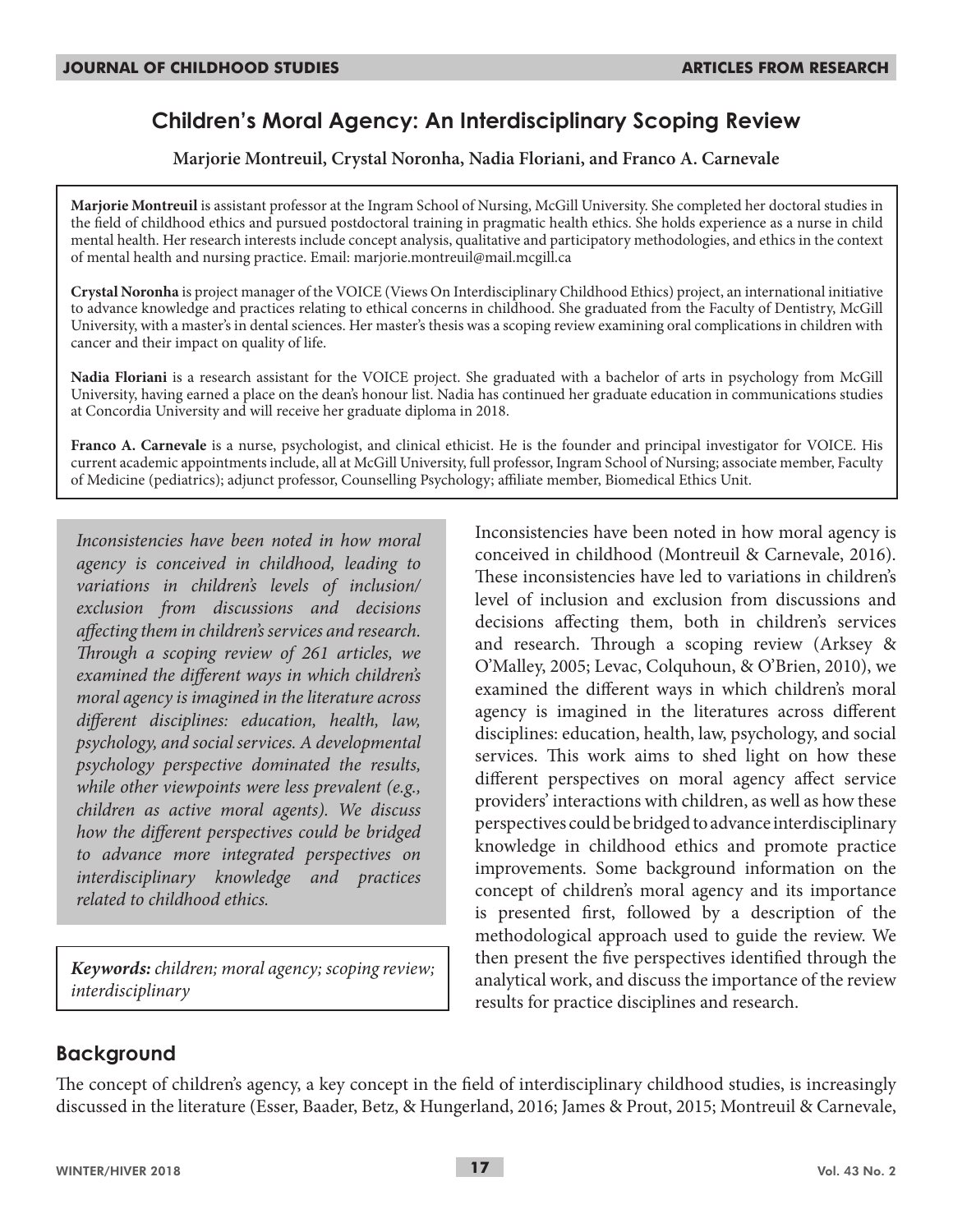2016). There has been a long-standing view of children as incapable of decision making and meaningful participation in social life, which has increasingly been challenged (James & Prout, 2015; N. Lee, 2001). In a concept analysis undertaken in 2016 on children's agency within the health literature, there was a growing recognition in recently published papers situated within childhood studies that children are active agents who reflect on and construct their social world (Montreuil & Carnevale, 2016). However, various perspectives prevail within different disciplines, especially with regard to moral agency, in reference to children's capacity to act in the light of considerations of right and wrong (Carnevale, Campbell, Collin-Vézina, & Macdonald, 2013). Are children perceived as agents capable of moral experience, who are making sense of, reflecting on, constructing, and acting on what they perceive as rightwrong, good-bad, just-unjust in their social world?

Children are sometimes described as morally incompetent and unable to participate in decisions affecting them, with adults being in charge of decision making for children in their best interests, because they are considered vulnerable. This limited participation from children has important implications for them, as it is unclear how what is considered as in the child's best interests is decided.

Adults with authority often decide what is in the child's best interest, without considering the child's perspective (Carnevale, Campbell, Collin-Vézina, & Macdonald, 2013). There is a recent movement toward seeing vulnerability and moral agency, not as binary opposites, but as coexisting in every person, including children (Bluebond-Langner & Korbin, 2007; Wall, 2010). From this view, which is central within childhood ethics, children are considered both vulnerable and moral agents: They do need a form of protection based on their vulnerability, but are agents with moral outlooks and experiences whose perspectives should be recognized (Carnevale, Campbell, Collin-Vézina, & Macdonald, 2013).

In light of the various inconsistencies that have been noted in how moral agency is conceived in childhood, we examined the different ways in which children's moral agency is imagined in the literature through a scoping review across different disciplines. We analyzed the prevalent and dominant views that are present in the literature, comparing and contrasting the views that we identified. To clarify how children's moral agency is imagined has important implications regarding children's potential inclusion or exclusion from discussions, decisions, and actions that affect them. Ultimately, this work aims to shed light on how these different perspectives on moral agency could be bridged to advance interdisciplinary knowledge in childhood ethics and promote practice improvements in disciplines that provide children's services.

# **Purpose**

The main aim of this scoping review was to map the different ways in which children's moral agency is imagined across various disciplines that provide children's services, to help advance interdisciplinary knowledge and practices. Disciplines included education, health, law, psychology, and social services. We addressed the following questions: (1) What are the prevalent/dominant views in how children's moral agency is imagined? (2) What are the intra- and interdisciplinary patterns, as well as temporal trends? (3) What are researchers' assumptions in relation to children and childhood, and how do they relate to how moral agency is imagined? Research strengths and gaps are then discussed, as well as the implications of adopting various perspectives.

# **Methodology**

A scoping review framework was chosen to structure the article identification and analysis (Arksey & O'Malley, 2005; Levac, Colquhoun, & O'Brien, 2010). This framework is considered optimal to address broad review questions such as the ones guiding this review, and permits the inclusion of various disciplinary perspectives and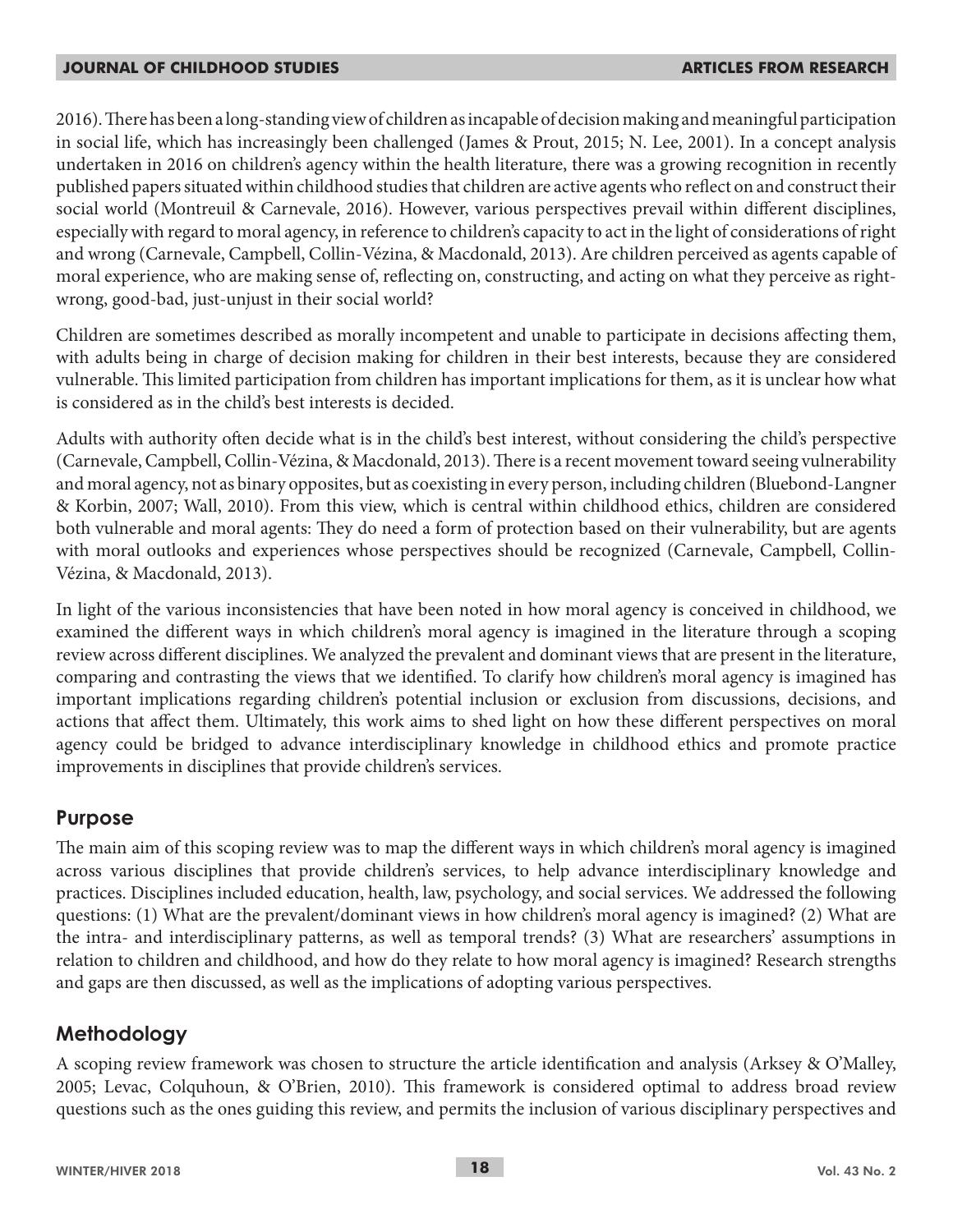types of publications. Moreover, the flexibility of this framework allows for reconsideration of which aspects to chart in light of the available literature, as well as ongoing reflection on articles relevant to include. This flexibility was highly relevant in light of the breadth of articles included in this review.

## **Data sources**

Considering the interdisciplinary nature of this review, key databases were identified in collaboration with librarians specialized in law, education, and health. Searches were performed in each database (CINAHL, ERIC, HeinOnline, ProQuest Social Sciences, PsycInfo, PubMed, SCOPUS, Social Work Abstracts, Web of Science) using different combinations of the words moral, agency, agent, child\*, adolesc\*, and teen. In this review, "children" refers to all minors up to 17 years old (and 20 years old in certain countries).<sup>1</sup>

### *Article selection*

The searches combined yielded a total of 3,096 articles, with 261 articles remaining after removing duplicates and going through the inclusion and exclusion criteria using the articles' title and abstract. Articles were retained if they were (1) published between 2000 and 2016 (to highlight recent perspectives, while allowing for the identification of temporal trends), (2) related to children's moral agency, (3) published in English, and (4) authored by a primary researcher based in Canada, United States, Great Britain, Australia, or New-Zealand. This last criterion was added to include countries with similar legislative and cultural outlooks, specifically in relation to child law perspectives. Since we were scoping the literature from diverse disciplines, it already offered a wide breadth of articles to compare and contrast. These decisions were made to balance the breadth of the review with issues of feasibility (Levac et al., 2010). Also, only electronic sources were included, which could have prevented the inclusion of relevant documents that were available only in other formats. As is common in scoping reviews, all relevant literature was included whatever the research design. The article search was done using an iterative process to enhance diversity in examining how moral agency is imagined (Arksey & O'Malley, 2005; i.e., we did additional searches as we were selecting the articles, e.g., based on ancestor and offspring searches of included articles).

### *Data charting*

Data collected from the articles were charted using an Excel worksheet with the categories: (1) full bibliographic details, (2) year of publication, (3) discipline of the first author, (4) database, (5) type of study, (6) age of child participants, (7) how moral agency is imagined, (8) author assumptions about children and childhood, and (9) study abstract.

### *Data analysis*

An Excel table was developed including the charted information from all the included articles. The charted data were then compared and contrasted by two reviewers closely involved in data collection (MM and NF) as to how moral agency was imagined, using categories 7 and 8 to guide the analysis and answer the review questions. Articles sharing similar perspectives were grouped together, and descriptive summaries were written for each, further analyzing similarities and differences within each perspective. Additional analyses were then performed to identify trends in how the different perspectives held similarities/disparities in relation to other categories included in the table (categories 2, 3, 5, and 6). A final synthesis was then produced for each perspective identified, with exemplar articles identified for each. Exemplars were articles that illustrated clearly the different perspectives and enhanced the understanding of the similarities and differences between them, in line with Benner's (1994) definition of the term.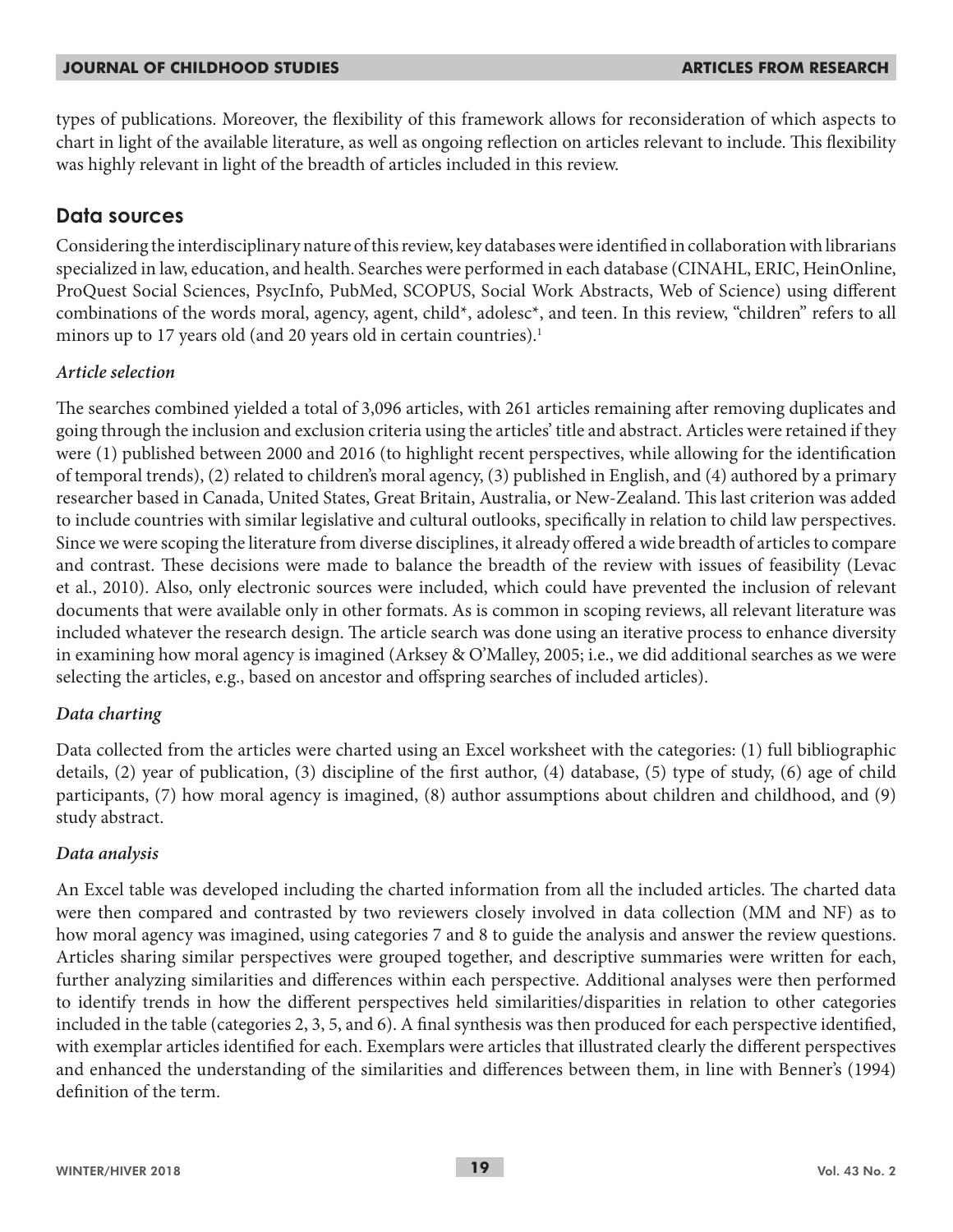## **Results**

We have identified five broad perspectives as to how children's moral agency is imagined in the literature reviewed (i.e., within Canada, United States, Great Britain, Australia, or New-Zealand), labelled as (1) moral agency within developmental psychology; (2) moral agency as a competence influenced by the context; (3) moral agency as absent in children; (4) moral agency as a narrative construction; and (5) children as active moral agents. A brief description of the search results is presented first, followed by a presentation of the five perspectives. For each perspective, we present only the exemplar articles that were selected, as there were too many articles to include them all here.

# **Descriptive analysis**

The discipline of psychology dominated the search results, with 61% of the 261 articles retained for analysis falling in this category (see Figure 1). Certain articles from other disciplines, such as law, education, health, and social services, also referred to perspectives from psychology, particularly in reference to children's moral development. A large proportion of the documents included were quantitative studies (44%). Other types of documents comprised qualitative studies, theoretical papers, book chapters, and commentaries. A few articles were retained even if primarily from related disciplines other than the ones selected at the beginning of the review (e.g., anthropology), when resulting from the databases searches.



*Figure 1. Articles by discipline (%).*

#### **Perspectives Fig.1 Articles by discipline (%)**

## *Moral agency within developmental psychology*

The field of developmental psychology possesses a vast literature on children's moral development, which dominated the search results. Within this perspective, a child with moral agency is often implicitly described as having the advanced cognition, reasoning, and/or moral judgement that an adult would have, as assessed by how children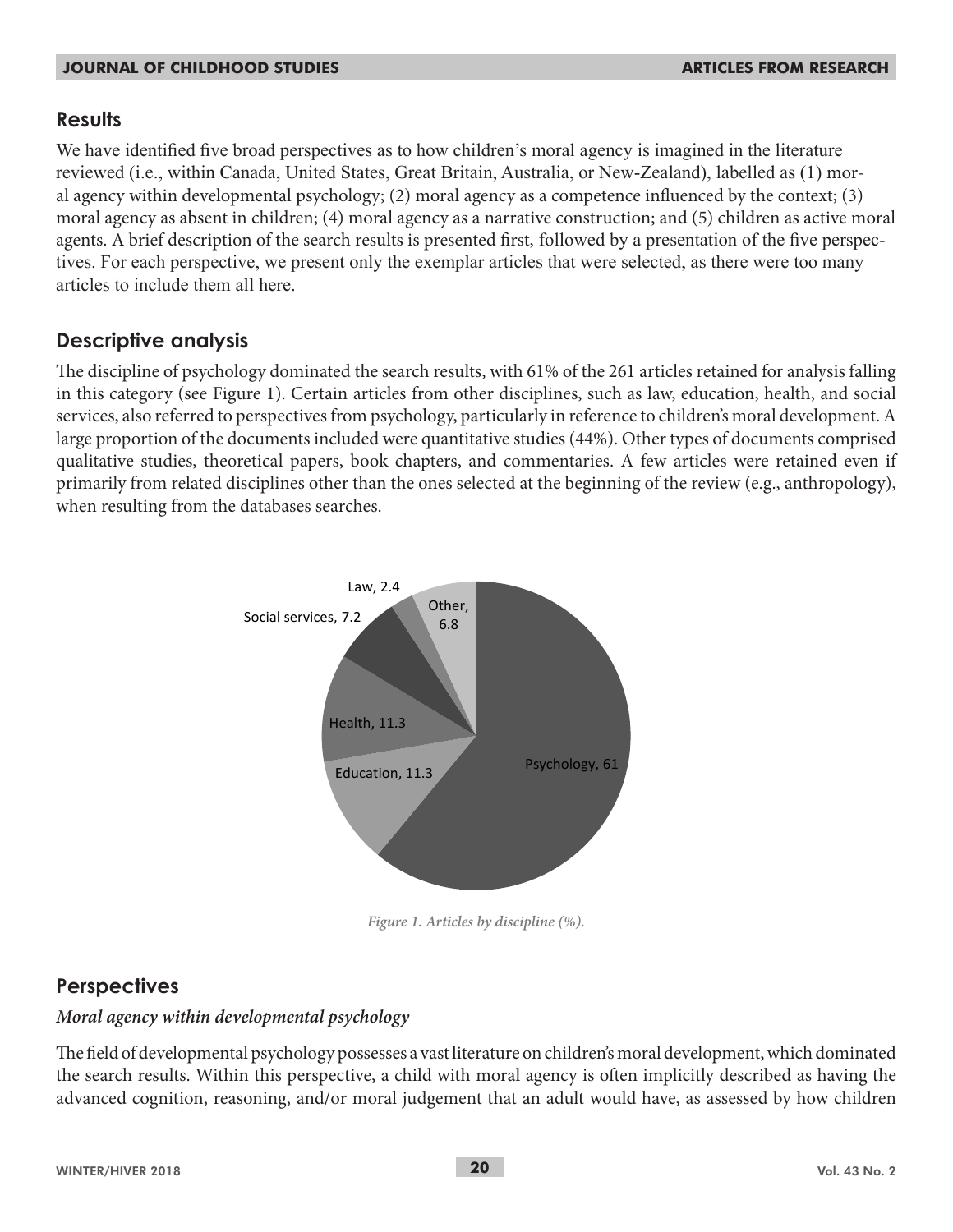adhere to what are considered established social norms. The main focus of this field is on identifying the factors leading to acquiring a sense of "morality," describing its features and what this process will entail through different stages. This process of moral development is generally presented as universal, not differing between cultures, and based on the development of children's cognitive, reasoning, and moral judgment capacities. From this view, as children age—or through their past experiences—they develop a sense of morality and later become what can be referred to as moral agents, that is, individuals who act in a goal-oriented manner in light of right or wrong. Some articles referred to Piaget (1997) or Kohlberg's stages of moral development (Kohlberg & Hersh, 1977), building on them (e.g., Schonfeld, Mattson, & Riley, 2005), as well as to theory of mind, highlighting the social-cognitive development of young children (e.g., Lane, Wellman, et al., 2010; Sokol, Chandler, & Jones, 2004).

The developmental perspective dominates the literature within the field of psychology, and is also present within education, sociology, health, and neuroscience. Most of the studies from this perspective were conducted with preschool or school-aged children to examine how children develop moral capacities. The predominant research method employed in these studies was quantitative. The studies from neuroscience described morality as being related to brain state and function, investigating the different brain areas involved in the development and exercise of moral reasoning (e.g., Beauchamp, Dooley, & Anderson, 2013; Pujol et al., 2008).

We identified specific intradisciplinary trends within psychology as to how moral agency was imagined, related, for example, to Bandura's social-cognitive theory and Turiel's perspective on the transgression of moral norms. Studies related to Bandura's social-cognitive theory were mainly related to moral disengagement. Bandura considered that "moral conduct" should be examined together with moral reasoning, stating, "A complete theory of moral agency must link moral knowledge and reasoning to moral conduct. This theory requires an agentic theory of morality rather than one confined mainly to cognitions about morality" (Bandura, 2001, pp. 8–9). Bandura emphasized the need for the exercise of moral judgement in acting in a "humane" way and not acting in an "inhumane" way. He identified this capacity as key to being a moral agent. Studies on moral disengagement appeared as a more recent trend and were conducted almost exclusively with adolescents, examining how adolescents can become morally disengaged—for example, in cases of bullying—and how their peers can affect that process (e.g., Bauman & Pero, 2011; Bussey, Fitzpatrick, & Raman, 2015; Caravita, Sijtsema, Rambaran, & Gini, 2014; Pornari & Wood, 2010; Coker et al., 2014; D'Arripe-Longueville et al., 2010; Quinn & Bussey, 2015; Robson & Witenberg, 2013; Shulman, Cauffman, Piquero, & Fagan, 2011).

From his perspective, Turiel (1983) views transgressions of moral norms as different and as more severe than the transgression of social norms. Young children (e.g., school-aged) are perceived as having the capacity to enforce both types of norms, but do so differently for social norms as compared to moral norms (Atkin & Gummerum, 2012; Schmidt, Rakoczy, & Tomasello, 2012). Children are described as usually committing to morality above group loyalty, though they encounter more difficulty expressing it the younger they are (Cooley & Killen, 2015). However, in certain situations, children might think social norms should dictate their moral judgment, while in others, they believe moral norms to be paramount (Helwig, 2002). This view was also present within education and law (e.g., Fox, Kvaran, & Fontaine, 2011; Nucci & Turiel, 2009), and contrasted with other views within developmental psychology by this distinction between social and moral norms, as well as the view that moral understandings change with the context of the activities the children are engaged in, and are thus not universal.

#### *Moral agency as a competence influenced by the context*

Another trend we identified presented moral agency as a skill or competence that can be taught and that is influenced by the socio-political context in which the child develops. In these articles, moral agency was said to be formed mainly through outside influences and teaching, for example, from parents, teachers, peers, sports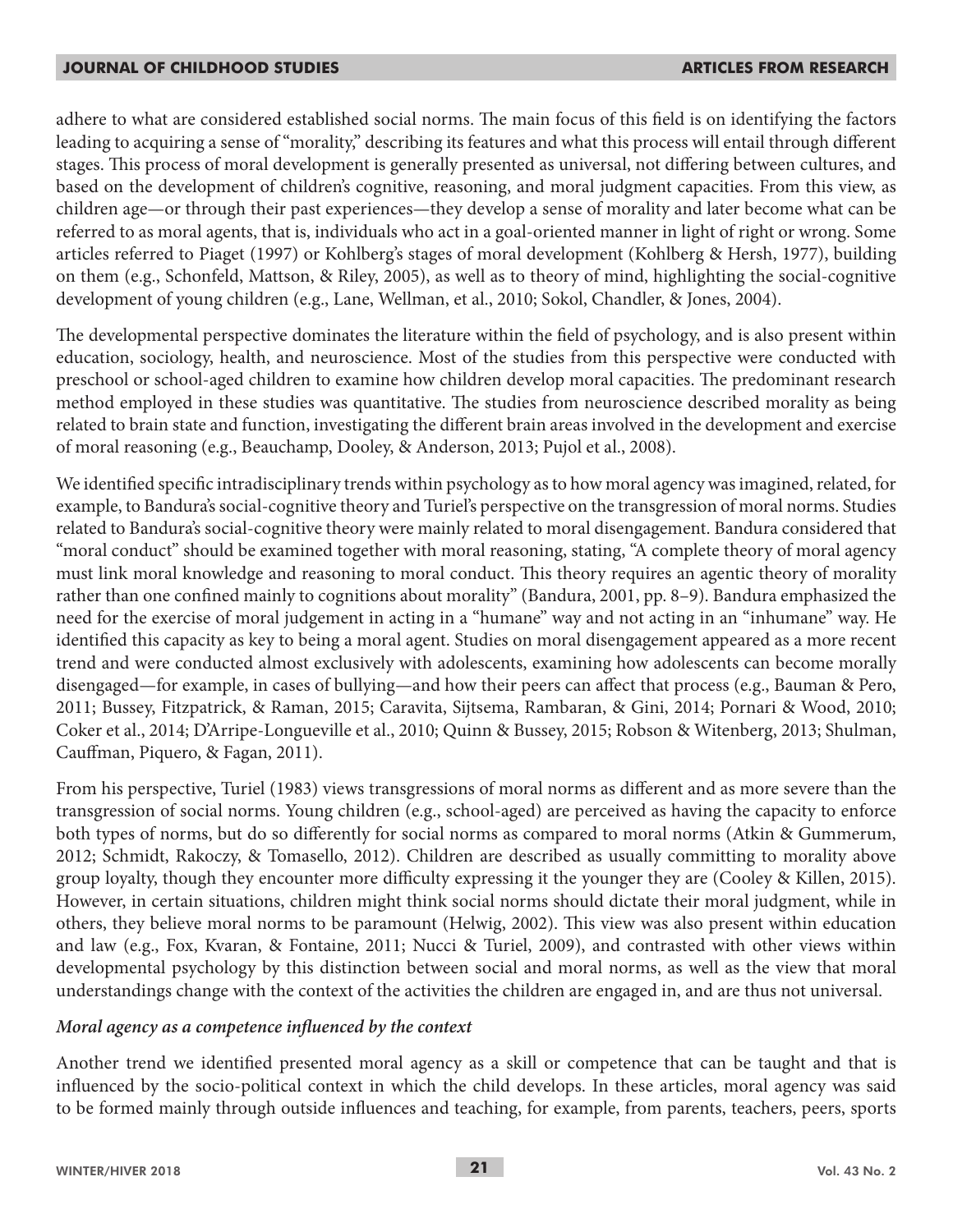coaches, and religious leaders, or the "moral atmosphere" of the community that they live in (e.g., Carson & Banuazizi, 2008; Chow, Murray, & Feltz, 2009; Ferguson & Cairns, 2002). Ultimately, the children themselves were described as having the agency to make their own decisions, but influences from the community (such as from peers for making a particular decision, from a sports coach to follow the strategy decided on for the team, or, in some particular cases, from the moral norms of a community) very often sway children's viewpoint, so that the decision they make may be different from the decision they would have made for themselves upon evaluating the situation (Brenick & Killen, 2014; Lee, Whitehead, Ntoumanis, & Hatzigeorgiadis, 2008; Ntoumanis, Taylor, & Thøgerson-Ntoumani, 2012; Thornberg et al., 2012).

Within this perspective, the articles were also mostly from the field of psychology, with some articles from education and health. Some articles studied how outside influences affect children's moral development, and shared similarities with the articles in the section above on developmental psychology (e.g., Walker, Hennig, & Krettenauer, 2000). However, moral development was generally not referred to as following a universal process, and the focus was not on the cognitive processes involved in moral development, but on the context in which the children live and how it affects moral development. Moral agency was rarely defined explicitly in these articles, but could be inferred to be similar to the field of moral development, that is, as children's capacity to act in accordance with established social norms. Still, a difference within this perspective is that moral agency often also entailed accepting outside influences, usually from people in a position of authority, in identifying what is considered "moral," in addition to following social norms. For instance, parental influences were described in various articles as being more important than community influences in fostering moral agency in children, as parents were described as the primary guides and authority figures in their children's lives (e.g., Daddis, 2011; Hardy et al., 2010). Some authors studied how parenting styles can lead to distinctly different moral development paths in children, sometimes delaying them (e.g., Ttofi & Farrington, 2008; Laible, Eye, & Carlo, 2008; Trentacosta et al., 2011; Vieira, 2015). Cultural differences were also studied in certain articles as to how children develop moral understandings (e.g., Fu et al., 2007; Woods & Jagers, 2003; Jensen & McKenzie, 2016), as well as how the political climate can affect the development of morality in children (e.g., Ferguson & Cairns, 2002).

Some articles also referred to interventions that can foster a sense of morality in children (e.g., Padilla-Walker & Fraser, 2014). This perspective was present in the fields of education and psychology and, to a lesser extent, in sociology, social work, and health. For example, some articles referred to the development of a tool to measure moral competence in order to assess youth intervention programs fostering moral development (e.g., Mouratidou, Chatzopoulos, & Karamavrou, 2008; Park & Peterson, 2006).

#### *Moral agency as absent in children*

In some of the articles, children were assigned no moral agency. From this view, a person becomes a moral agent when entering adulthood; children and adolescents were viewed as still gaining the experience they need to be able to make their own "fully justified" and "acceptable" moral decisions (e.g., Sturdevant & Spear, 2002). As within moral development, morality was imagined as a series of stages that are universal, but the last stage was described as being reached only in adulthood, and thus children and adolescents were thought of as relying on adults to make moral decisions for them, most frequently without children's involvement. This view was prevalent within law and medical ethics (a subcategory of the health literature), and included both children and adolescents, often with no specific age range. For example, some of the authors assigned little or no moral agency to children as a way for them not to be punished by criminal law as adults would (e.g., Scott & Steinberg, 2002).

The literature related to youth's sexuality also widely perceived youth as not having the moral capacity to make decisions considered "rational"; adults were thus described as needing to impose moral norms on youths in regard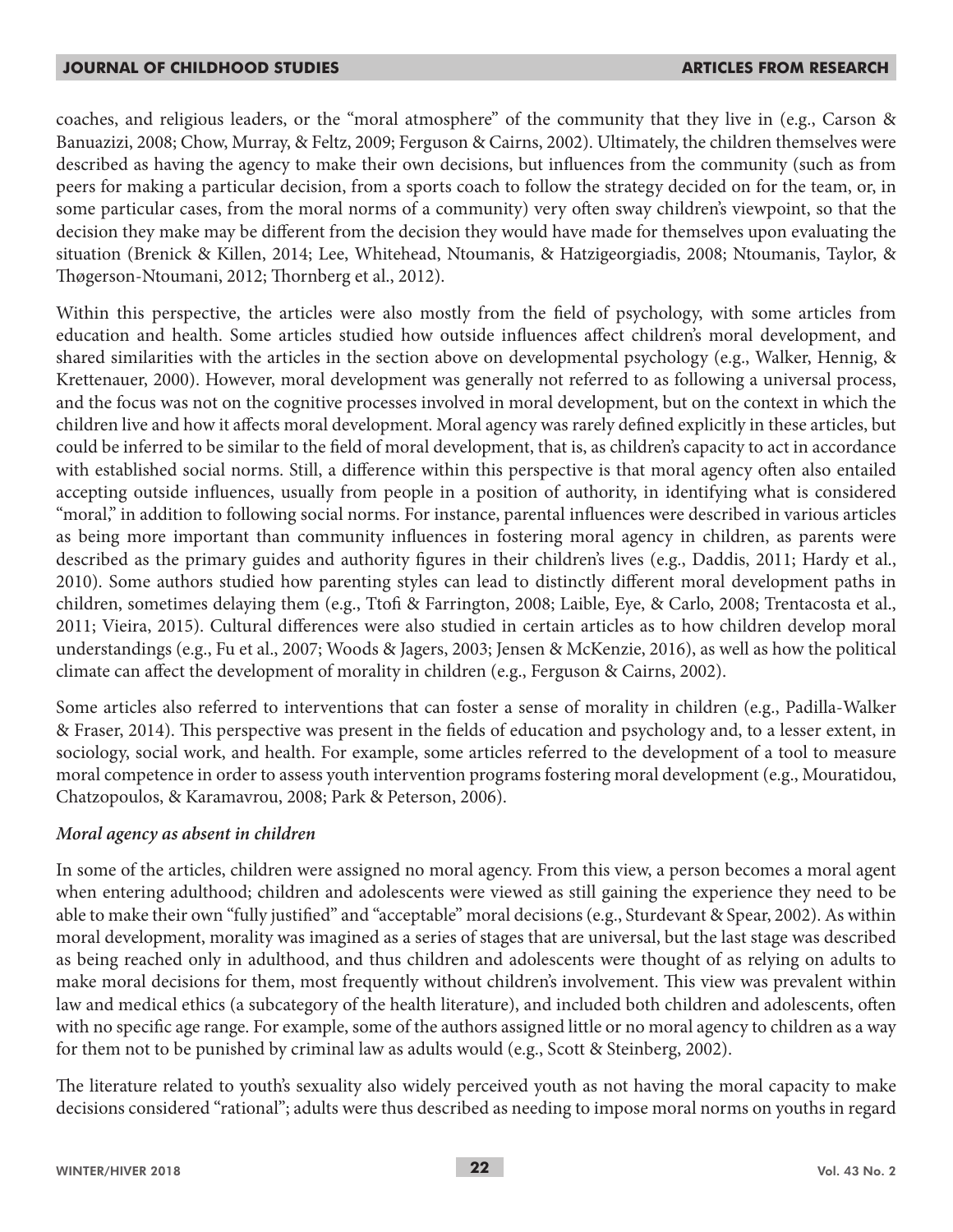to their sexual life (e.g., Bishop, 2011; Froyum, 2010). This perspective was critiqued by certain authors, who considered youth's moral agency was "denied" and claimed they should be involved in decisions related to their sexuality both at the personal and policy levels (e.g., Braeken & Cardinal, 2008; Macvarish, 2010).

### *Moral agency as a narrative construction*

In certain articles within psychology, children were described as "meaning makers" who, while being considered developing beings, morally "make sense" of their experiences. Drawing on the developmental psychology view of moral agency in children, moral agency is described from this perspective as resulting from a narrative construction of experience. Within this theme, which included articles from 2010 onwards, children's sense of moral agency was described as a developmental achievement that emerges when children view their actions as being initiated and guided by justice and welfare. Through the construction of narratives, children are said to develop their sense of morality when taking responsibility for their actions, making choices, and considering other people's perspectives. Moral agency was thus defined as "people's understanding and experience of themselves (and others) as agents whose morally relevant actions are based in goals and beliefs" (Pasupathi & Wainryb, 2010, p. 55). This definition differed from other views present within developmental psychology, in that moral agency was considered as being coconstructed and contextual, developing once other areas of moral development had been acquired, such as theory of mind and self-identity (Lapsley, 2010; Recchia, Wainryb, Bourne, & Pasupathi, 2014). Children were described as needing to be able to make sense of their experiences (Pasupathi & Wainryb, 2010). Studies within this perspective were conducted mostly with adolescents, as they were described as having more developed cognitive capacities allowing for this narrative meaning-making construction.

### *Children as active moral agents*

In very few articles within anthropology, philosophy, and sociology, moral agency was perceived as being present in all children and coexisting with vulnerability (e.g., Brown, 2011). We had not included databases from anthropology and philosophy specifically during the article searches, but some articles from these disciplines were identified and included in the review. In these articles, children were described as agents who navigate and contribute to create "worlds" around them. In this view, children were presented as needing to be included in discussions affecting them, while it was recognized that "children are at once developing beings, in possession of agency, and to varying degrees vulnerable" (Bluebond-Langner & Korbin, 2007, p. 242). Children were also described as being both "moral beings" and "moral becomings," in that they already have a moral self, and their experiences contribute to shape their moral agency, as is the case in adults (Britton, 2015). From this perspective, children's moral agency was not perceived as a developmental endpoint, but as present in all human beings, which differed from the other perspectives.

# **Discussion**

The large prevalence of articles related to the psychology of children's moral development highlights the dominance of this perspective in how moral agency is imagined, within this field and others. This perspective is largely recognized, with variations as to how the different stages of development should be defined and are acquired. Moral development theories largely focus on aiming to uncover universal processes leading to developing what could be labelled as moral agency (building on Piaget and Kohlberg), but questions have been raised from within and outside the field of psychology as to whether children's moral development follows a universal process or varies with socio-political factors, culture, and/or life experiences. Within other disciplines, such as law and medical ethics, there were some discussions on children's moral development, questioning whether adolescents should be included in decisions affecting them or not, and at what age they should be consulted (e.g., Mutcherson, 2005;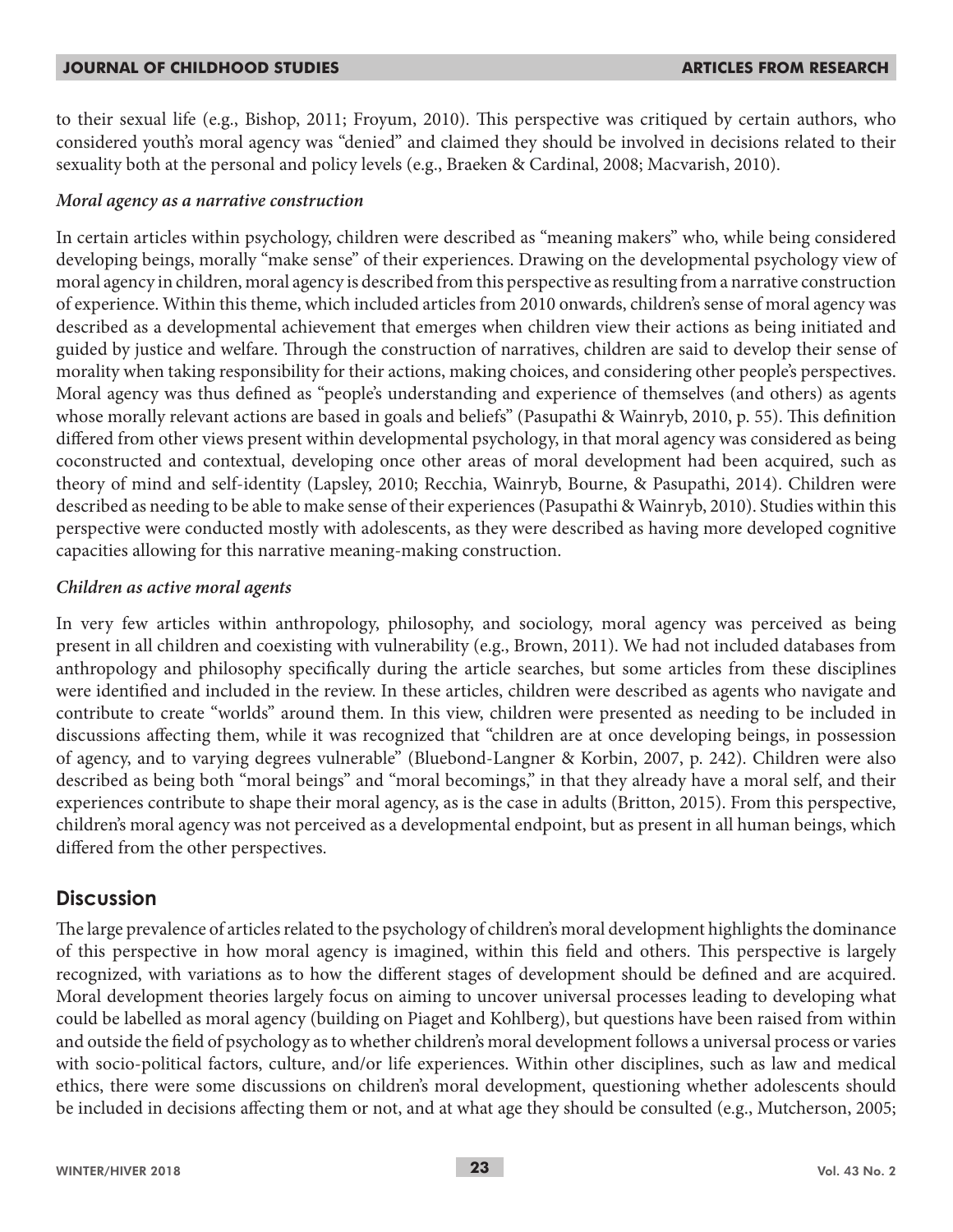Scott & Steinberg, 2002). Within education, the school's influence on the development of moral competence in children was examined, to help foster children's moral education (e.g., Brownlee et al., 2012). This vast literature within developmental psychology and across disciplines reveals its importance within Western conceptions of childhood. Children are often viewed and assessed through this developmental lens, which is also applied to children's moral agency.

As we conducted the review, we also identified differences in how research is conducted in different disciplines, which we consider was informed by how children's moral agency is imagined. For example, in relation to how children's morality is studied within the field of moral development, children were frequently presented with vignettes or puppet shows for which they had to answer questions related to what they considered as right or wrong (e.g., asking the child which one of the characters was naughtier or if the child would engage with certain actions or not). Children's moral reasoning or judgment capacities were then measured according to their answer that was considered by the researchers as morally right or not (e.g., Grant, Boucher, Riggs, & Grayson, 2005; Lagattuta, Nucci, & Bosacki, 2010). Some of these studies highlight how even young children act in accordance with what is considered moral. However, as mentioned by Hoffmaster (2011), there is more to morality than formal reason:

Formal reason hides the real nature and extent of the rationality and the morality in our lives because it denigrates, if not ignores, our experience and our creativity. Attending to both reveals the richness, the complexity, and the power of our rational intelligence and our morality. (p. 31)

To examine children's morality from this latter perspective, there would need to be a deeper engagement from researchers in the "worlds" of children, to explore their experiences. The predominance of quantitative designs in the studies reviewed did not foster such an examination, which was mostly present in the studies on children as moral agents and moral agency as a narrative construction. Future studies on children's moral agency would benefit from using designs that would permit the examination of children's own moral experiences, in addition to what is considered as resulting from formal reasoning. For example, using ethnographic, interpretive, and participatory approaches would be suitable to achieve this aim by fostering children's engagement with the research process and encouraging them to freely share their experiences "in context" (Greene & Hogan, 2005).

This dominance of a developmental psychology model can be limiting in that children are not seen as complete human beings (N. Lee, 2001) because there is a presumed incapability based on children being perceived as not fully developed psychologically. Children are consequently perceived more as passive non-thinking objects of practices or of research (rather than active agents), and are therefore excluded from decision-making processes that affect them. As seen in the results, the literature from psychology is not homogenous, and some subperspectives do recognize a form of moral agency in children. Bridging different conceptions and perspectives could be beneficial to further understand children's moral agency and enrich each other's views. An interdisciplinary approach to the study of children's moral agency would therefore be valuable to foster such a discussion and further practices with children that are more inclusive of their perspectives. This shift would promote the development of childcentred practices that are attentive to children's perspectives, as put forth in children's rights approaches such as the United Nations Convention on the Rights of the Child (United Nations, 1989) and increasingly discussed within Childhood Studies (James & Prout, 2015). We suggest a *rapprochement* between these different perspectives on children's moral agency could contribute to bridging the disciplinary gap. By rapprochement, we refer to Taylor and Gutmann's (1992) notion of a reciprocal understanding of each other's perspectives—including assumptions and values—to encourage reflection and discussion. This process could contribute to identifying what "ought" to be in practice.

In the articles within this latter field, some authors argued that developmental psychology tends to deprive children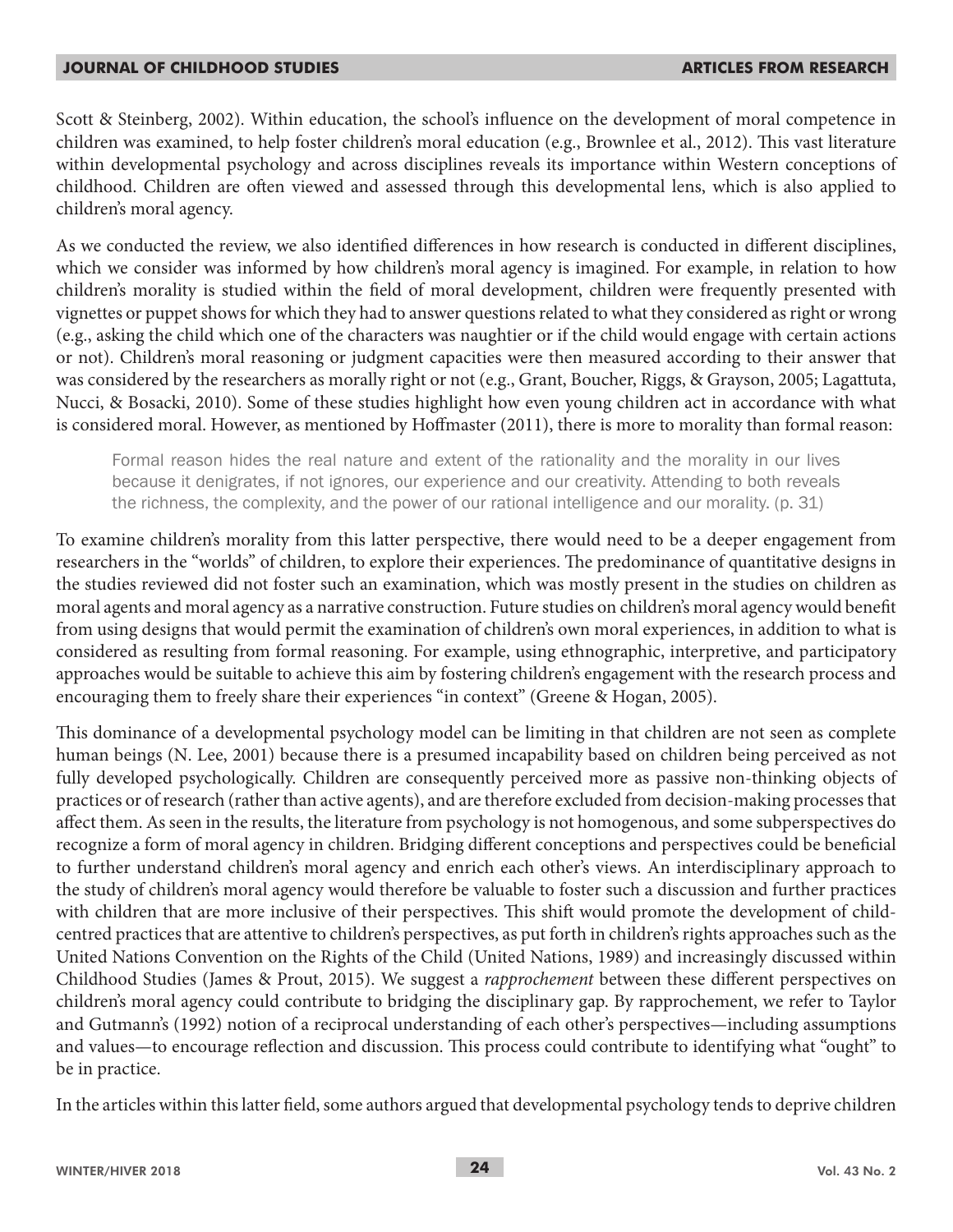of their humanity by not recognizing them as moral agents (e.g., Britton, 2015). A recent trend was observed in this latter perspective referring to children (as well as adults) as both beings and becomings, building on Nick Lee (2001). From this view, children and adults were described as being "full" moral beings, as well as moral becomings, who actively participate and contribute to moral life instead of passively conforming to preestablished moral norms. This view is consistent with views from the field of interdisciplinary childhood studies. However, there were very few articles from this field in the searches conducted. The concept of "children's agency" was present, but "children's *moral* agency" appears to have been scarcely discussed. This review offers a valuable starting point to address such issues within childhood studies, by offering an overview of how moral agency is currently predominantly imagined.

Understanding children's moral agency can contribute to addressing key social and ethical concerns present both in society and, at a more micro level, in professional practices with children. Recognizing children as having the capacity to act in light of moral issues, reflect on their moral experiences, and shape the world around them based on these reflections and actions would change how people interact with children in daily encounters. Furthermore, a greater understanding of children's moral agency could impact children's inclusion in decisional processes that affect them (e.g., in professional practice or in the governance of children's services).

## **Future research**

Future theoretical and empirical research could examine approaches to reconcile the views we have identified to further our understanding of children's moral experiences and advance interdisciplinary inquiry. This work also has implications for curricular preparation and continued education of professionals within children's services, which should be attuned to diverging viewpoints related to moral agency in children and recognize the strengths and limits of each perspective. Adopting a certain perspective can lead to children's potential inclusion or exclusion from discussions, decisions, and actions affecting them, which bears importance on how children's best interests is defined and related practices.

## **Conclusion**

In sum, there were quite distinct views of children's moral agency present in this review. For instance, in some articles children were considered as having no moral agency, while in others moral agency was construed as gradually developing or being fully present. A trend that became visible is that in most of the articles in which children were described as having little or no moral agency, adults were said to be acting in order to protect the child considered vulnerable, in his or her best interest (notably within law and articles on youths' sexual activities). This view highlights the tension present between the protection of children's best interests and the recognition of children as moral agents. Children are often seen as either vulnerable or moral agents, in need of protection or capable of making moral decisions for themselves, with little overlap between the two perspectives. Putting forward a perspective in which children can be seen as both vulnerable and moral agents, as both developing beings and active moral agents, could help shed light on all the complexities involved in childhood and inform practices of child service providers.

## **Acknowledgments**

Thanks to Suzanne George and Meaghan Carly Shevell for their assistance with data charting, as well as librarian Angella Lambrou for collaborating on the literature searches.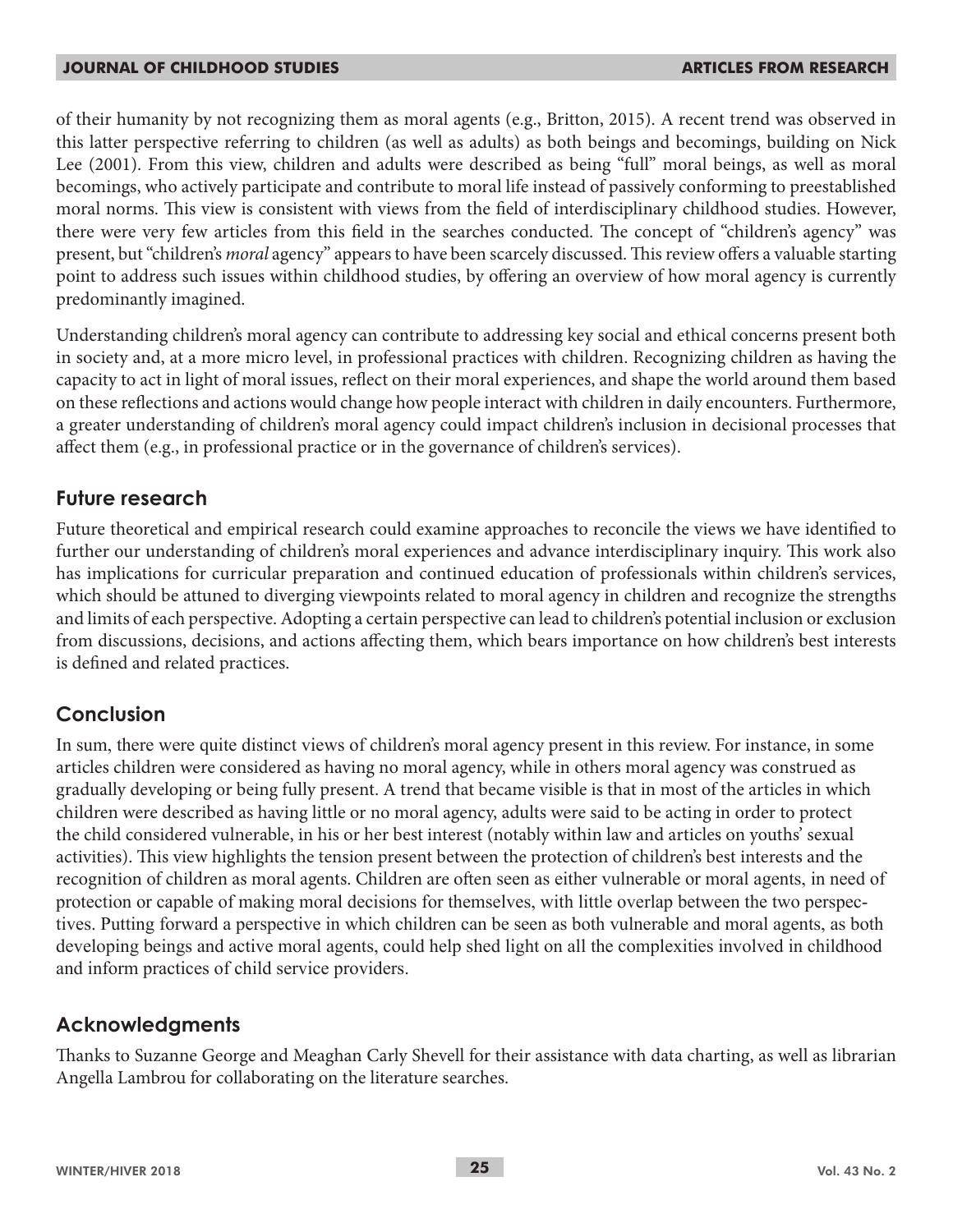# **Funding**

This work was supported by an Insight Grant from the Social Sciences & Humanities Research Council of Canada (grant number 239025) and an Ethics Planning Grant from the Canadian Institutes of Health Research (grant number 132281).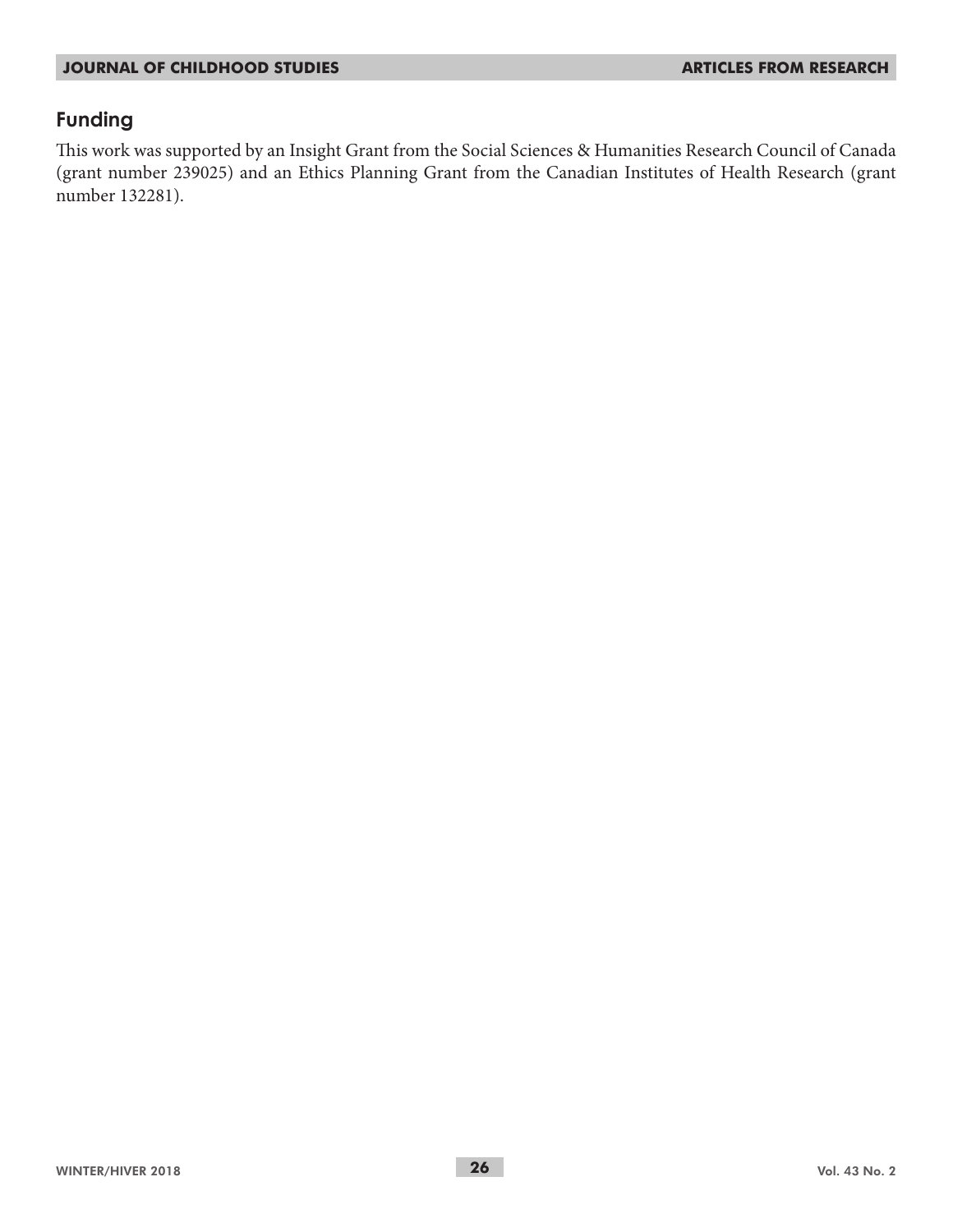### **References**

- Arksey, H., & O'Malley, L. (2005). Scoping studies: Towards a methodological framework. *International Journal of Social Research Methodology, 8*(1), 19–32.
- Atkin, L. M., & Gummerum, M. (2012). Moral and group-based criteria in children's evaluation of peers after transgressions. *Infant & Child Development, 21*(2), 189–197. doi:10.1002/icd.744
- Bandura, A. (2001). Social cognitive theory: An agentic perspective. *Annual Review of Psychology, 52*(1), 1–26.
- Bauman, S., & Pero, H. (2011). Bullying and cyberbullying among deaf students and their hearing peers: An exploratory study. *Journal of Deaf Studies & Deaf Education, 16*(2), 236–253. http://doi.org/deafed/enq043
- Beauchamp, M. H., Dooley, J. J., & Anderson, V. (2013). A preliminary investigation of moral reasoning and empathy after traumatic brain injury in adolescents. *Brain Injury, 27*(7–8). doi:10.3109/02699052.2013.775486
- Benner, P. (1994). The tradition and skill of interpretive phenomenology in studying health, illness, and caring practices. In P. Benner (Ed.), *Interpretive phenomenology: Embodiment, caring, and ethics in health and illness* (pp. 99-127), Thousand Oaks, CA: SAGE.
- Bishop, E. (2011). "I'm not a real risk-taker": Moral identity construction and sexual-risk perceptions among a group of young rural Tasmanians. *Sex Education, 11*(4), 401–417. doi:10.1080/14681811.2011.595238
- Bluebond-Langner, M., & Korbin, J. E. (2007). Challenges and opportunities in the anthropology of childhoods: An introduction to children, childhoods, and childhood studies. *American Anthropologist, 109*(2), 241–246.
- Braeken, D., & Cardinal, M. (2008). Comprehensive sexuality education as a means of promoting sexual health. *International Journal of Sexual Health, 20*(1–2), 50–62. doi:10.1080/19317610802157051
- Brenick, A., & Killen, M. (2014). Moral judgments about Jewish-Arab intergroup exclusion: The role of cultural identity and contact. *Developmental Psychology, 50*(1), 86–99. doi:10.1037/a0034702
- Britton, J. (2015). Young people as moral beings: Childhood, morality, and intergenerational relationships. *Children & Society, 29*(5), 495–507. doi:10.1111/chso.12085
- Brown, F. (2011). Ethics in light of childhood. *Children & Society, 25*(4), 342–343. doi:10.1111/j.1099-0860.2011.00363.x
- Brownlee, J., Syu, J. J., Mascadri, J., Cobb-Moore, C., Walker, S., Johansson, E., Boulton-Lewis, G., & Ailwood, J. (2012). Teachers' and children's personal epistemologies for moral education: Case studies in early years elementary education. *Teaching and Teacher Education, 28*(3), 440–450. doi:10.1016/j.tate.2011.11.012
- Bussey, K., Fitzpatrick, S., & Raman, A. (2015). The role of moral disengagement and self-efficacy in cyberbullying. *Journal of School Violence, 14*(1), 30–46. doi:10.1080/15388220.2014.954045
- Caravita, S. C. S., Sijtsema, J. J., Rambaran, J. A., & Gini, G. (2014). Peer influences on moral disengagement in late childhood and early adolescence. *Journal of Youth and Adolescence, 43*(2), 193–207. doi:10.1007/s10964-013-9953-1
- Carnevale, F. A., Campbell, A., Collin‐Vézina, D., & Macdonald, M. E. (2013). Interdisciplinary studies of childhood ethics: Developing a new field of inquiry. *Children & Society, 29*(6), 511–523.
- Carson, A., & Banuazizi, A. (2008). "That's not fair": Similarities and differences in distributive justice reasoning between American and Filipino children. *Journal of Cross-Cultural Psychology, 39*(4), 493–514.
- Chow, G. M., Murray, K. E., & Feltz, D. L. (2009). Individual, team, and coach predictors of players' likelihood to aggress in youth soccer. *Journal of Sport and Exercise Psychology, 31*(4), 425–443.
- Coker, K. L., Ikpe, U. N., Brooks, J. S., Page, B., & Sobell, M. B. (2014). The effect of social problem-solving skills in the relationship between traumatic stress and moral disengagement among inner-city African American high school students. *Journal of Child & Adolescent Trauma, 7*(2), 87–95. doi:10.1007/s40653-014-0012-1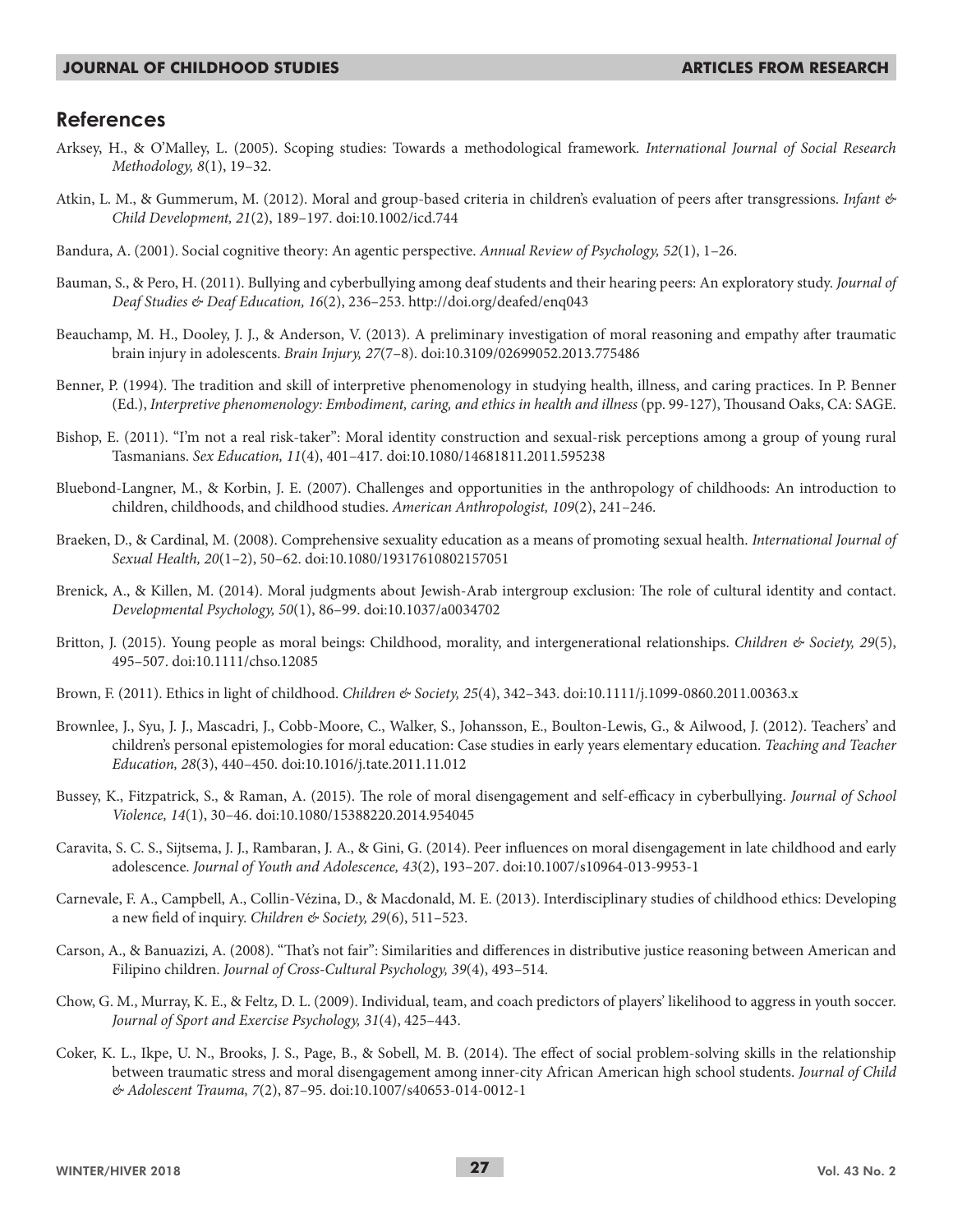- Cooley, S., & Killen, M. (2015). Children's evaluations of resource allocation in the context of group norms. *Developmental Psychology, 51*(4), 554–563. doi:10.1037/a0038796
- Daddis, C. (2011). Desire for increased autonomy and adolescents' perceptions of peer autonomy: "Everyone else can; why can't I?" *Child Development, 82*(4), 1310–1326. doi:10.1111/j.1467-8624.2011.01587.x
- D'Arripe-Longueville, F., Corrion, K., Scoffier-Mériaux, S., & Chalabaev, A. (2010). Sociocognitive self-regulatory mechanisms governing judgments of the acceptability and likelihood of sport cheating. *Journal of Sport & Exercise Psychology, 32*(5), 595–618. doi:10.1123/jsep.32.5.595
- Esser, F., Baader, M. S., Betz, T., & Hungerland, B. (Eds.). (2016). *Reconceptualizing agency and childhood: New perspectives in childhood studies*. New York, NY: Routledge.
- Ferguson, N., & Cairns, E. (2002). The impact of political conflict on moral maturity: A cross-national perspective. *Journal of Adolescence, 25*(5), 441–451. doi:10.1006/jado.2002.0495
- Fox, A. R., Kvaran, T. H., & Fontaine, R. G. (2011). *Psychopathy and culpability: How responsible is the psychopath for criminal wrongdoing?* Public Law Research Paper 521. Tallahassee: Florida State University College of Law.
- Froyum, C. M. (2010). Making "good girls": Sexual agency in the sexuality education of low-income black girls. *Culture, Health & Sexuality, 12*(1), 59–72. doi:10.1080/13691050903272583
- Fu, G., Xu, F., Cameron, C. A., Heyman, G., & Lee, K. (2007). Cross-cultural differences in children's choices, categorizations, and evaluations of truths and lies. *Developmental Psychology, 43*(2), 278–293. doi:10.1037/0012-1649.43.2.278
- Grant, C. M., Boucher, J., Riggs, K. J., & Grayson, A. (2005). Moral understanding in children with autism. *Autism, 9*(3), 317–331. doi:10.1177/1362361305055418
- Greene, S., & Hogan, D. (2005). *Researching children's experience: Approaches and methods*. Thousand Oaks, CA: SAGE.
- Hardy, S. A., Bhattacharjee, A., Reed Ii, A., & Aquino, K. J. (2010). Moral identity and psychological distance: The case of adolescent parental socialization. *Journal of Adolescence, 33*(1), 111–123. doi:10.1016/j.adolescence.2009.04.008
- Helwig, C. C. (2002). Is it ever OK to exclude on the basis of race or gender? The role of context, stereotypes, and historical change. *Monographs of the Society for Research in Child Development, 67*(4), 120–129. doi:10.1111/1540-5834.00228/
- Hoffmaster, B. (2011). The rationality and morality of dying children. *The Hastings Center Report, 41*(6), 30–42.
- James, A., & Prout, A. (2015). *Constructing and reconstructing childhood: New directions in the sociological study of childhood*. New York, NY: Routledge.
- Jensen, L. A., & McKenzie, J. (2016). The moral reasoning of U.S. evangelical and mainline Protestant children, adolescents, and adults: A cultural-developmental study. *Child Development, 87*(2), 446–464. doi:10.1111/cdev.12465
- Kohlberg, L., & Hersh, R. H. (1977). Moral development: A review of the theory. *Theory into Practice, 16*(2), 53–59.
- Lagattuta, K. H., Nucci, L., & Bosacki, S. L. (2010). Bridging theory of mind and the personal domain: Children's reasoning about resistance to parental control. *Child Development, 81*(2), 616–635. doi:10.1111/j.1467-8624.2009.01419.x
- Laible, D., Eye, J., & Carlo, G. (2008). Dimensions of conscience in mid-adolescence: Links with social behavior, parenting, and temperament. *Journal of Youth and Adolescence, 37*(7), 875–887. doi:10.1007/s10964-008-9277-8
- Lane, J. D., Wellman, H. M., Olson, S. L., LaBounty, J., & Kerr, D. C. R. (2010). Theory of mind and emotion understanding predict moral development in early childhood. *British Journal of Developmental Psychology, 28*(4), 871–889.
- Lapsley, D. K. (2010). Moral agency, identity, and narrative in moral development. *Human Development, 53*(2), 87–97.
- Lee, M. J., Whitehead, J., Ntoumanis, N., & Hatzigeorgiadis, A. (2008). Relationships among values, achievement orientations, and attitudes in youth sport. *Journal of Sport and Exercise Psychology, 30*, 588–610.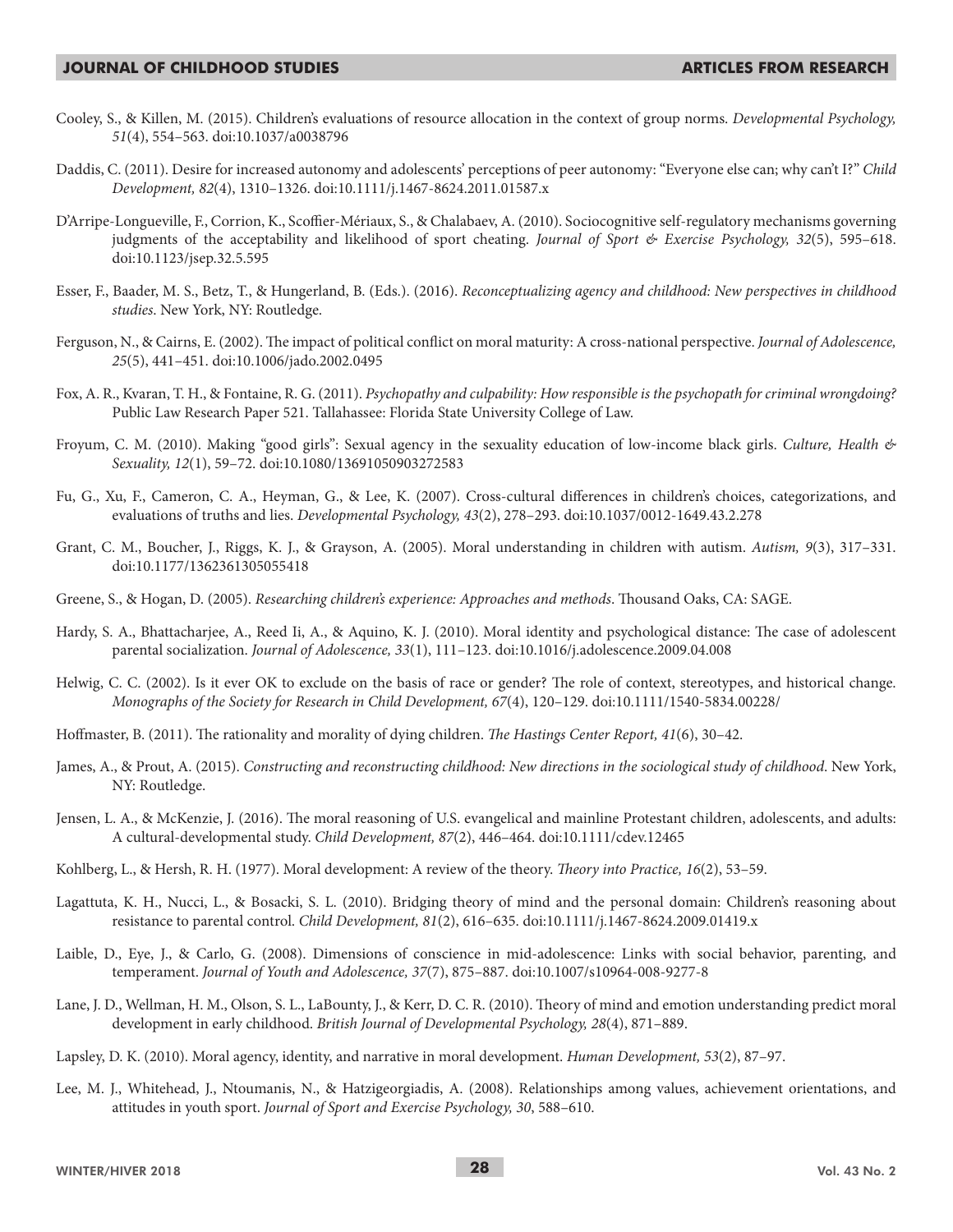Lee, N. (2001). *Childhood and society: Growing up in an age of uncertainty*. London, UK: McGraw-Hill Education.

- Levac, D., Colquhoun, H., & O'Brien, K. K. (2010). Scoping studies: Advancing the methodology. *Implementation Science, 5*(1), 69. doi:10.1186/1748-5908-5-69
- Macvarish, J. (2010). The effect of "risk-thinking" on the contemporary construction of teenage motherhood. *Health, Risk, & Society, 12*(4), 313–322. doi:10.1080/13698571003789724
- Montreuil, M., & Carnevale, F. A. (2016). A concept analysis of children's agency within the health literature. *Journal of Child Health Care*, *20*(4), 503–511. https://doi.org/10.1177/1367493515620914
- Mouratidou, K., Chatzopoulos, D., & Karamavrou, S. (2008). Validity study of the moral judgment test in physical education: Development and preliminary validation. *Perceptual and Motor Skills, 106*(1), 51–62. https://doi.org/10.2466/pms.106.1.51-62
- Mutcherson, K. M. (2005). Whose body is it anyway: An updated model of healthcare decision-making rights for adolescents. *Cornell Journal of Law and Public Policy, 14*(2), 251–325.
- Ntoumanis, N., Taylor, I. M., & Thøgerson-Ntoumani, C. (2012). A longitudinal examination of coach and peer motivational climates in youth sport: Implications for moral attitudes, well-being, and behavioral investment. *Developmental Psychology, 48*(1), 213–223. doi:10.1037/a0024934
- Nucci, L., & Turiel, E. (2009). Capturing the complexity of moral development and education. *Mind, Brain, and Education, 3*, 151–159. doi:10.1111/j.1751-228X.2009.01065.x
- Padilla-Walker, L. M., & Fraser, A. M. (2014). How much is it going to cost me? Bidirectional relations between adolescents' moral personality and prosocial behaviour. *Journal of Adolescence, 37*(7), 993–1001. doi:10.1016/j.adolescence.2014.07.008
- Park, N., & Peterson, C. (2006). Moral competence and character strengths among adolescents: The development and validation of the Values in Action Inventory of Strengths for Youth. *Journal of Adolescence, 29*(6), 891–909. doi:10.1016/j.adolescence.2006.04.011
- Pasupathi, M., & Wainryb, C. (2010). Developing moral agency through narrative. *Human Development, 53*(2), 55–80. doi:10.1159/000288208
- Piaget, J. (1997). *The moral judgment of the child*. New York, NY: Free Press Paperbacks.
- Pornari, C. D., & Wood, J. (2010). Peer and cyber aggression in secondary school students: The role of moral disengagement, hostile attribution bias, and outcome expectancies. *Aggressive Behavior, 36*(2), 81–94. doi:10.1002/ab.20336
- Pujol, J., Reixach, J., Harrison, B. J., Timoneda-Gallart, C., Vilanova, J. C., & Pérez-Alvarez, F. (2008). Posterior cingulate activation during moral dilemma in adolescents. *Human Brain Mapping, 29*, 910–921. doi:10.1002/hbm.20436
- Quinn, C. A., & Bussey, K. (2015). Moral disengagement, anticipated social outcomes, and adolescents' alcohol use: Parallel latent growth curve analyses. *Journal of Youth and Adolescence, 44*(10), 1854–1870. doi:10.1007/s10964-015-0345-6
- Recchia, H. E., Wainryb, C., Bourne, S., & Pasupathi, M. (2014). The construction of moral agency in mother-child conversations about helping and hurting across childhood and adolescence. *Developmental Psychology, 50*(1), 34–44. doi:10.1037/a0033492
- Robson, C., & Witenberg, R. T. (2013). The influence of moral disengagement, morally based self-esteem, age, and gender on traditional bullying and cyberbullying. *Journal of School Violence, 12*(2), 211–231. doi:10.1080/15388220.2012.762921
- Schmidt, M. F. H, Rakoczy, H., & Tomasello, M. (2012). Young children enforce social norms selectively depending on the violator's group affiliation. *Cognition, 124*(3), 325–333. doi:10.1016/j.cognition.2012.06.004
- Schonfeld, A. M., Mattson, S. N., & Riley, E. P. (2005). Moral maturity and delinquency after prenatal alcohol exposure. *Journal of Studies on Alcohol and Drugs, 66*(4), 545–554.
- Scott, E. S., & Steinberg, L. (2002). Blaming youth. *Texas Law Review, 81*, 799–840.

Shulman, E. P., Cauffman, E., Piquero, A. R., & Fagan, J. (2011). Moral disengagement among serious juvenile offenders: A longitudinal